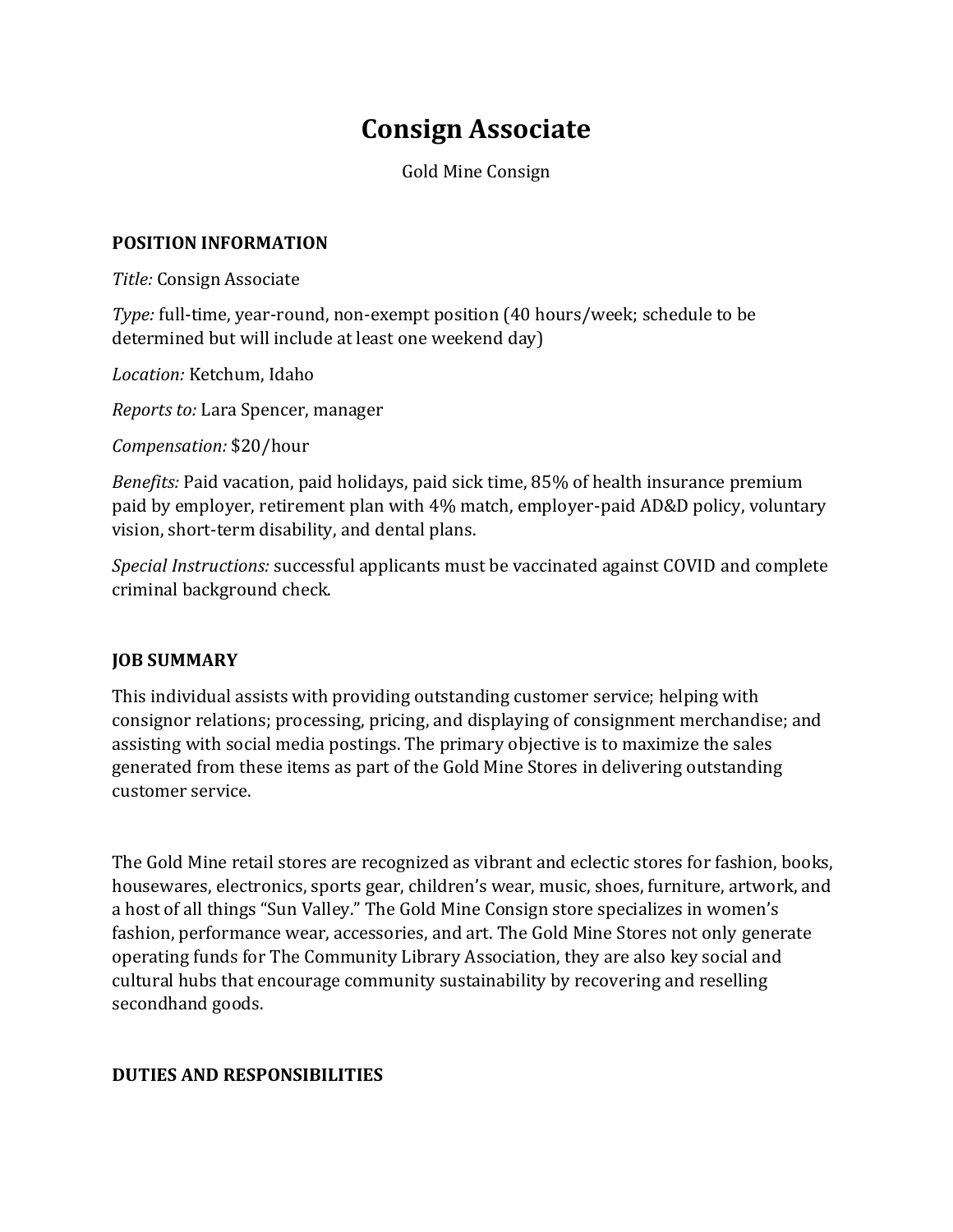The successful candidate will possess excellent customer service and communication skills, a sharp eye for fashion trends, brands, and value and solid computer skills to operate both the front-end retail and the back-end consignment portions of the business.

Work is supervised and evaluated by the Gold Mine Consign manager through supervisory conferences, observation of work procedures, and annual performance evaluations. The consign associate will be:

- Assess and select consignment items from consignors to include in the consignment stores inventory
- Complete consignment process, including listing and sales using the Liberty point of sale
- Work with customers to select outfits and give fashion advice
- Research and price the consignment items
- Provide impeccable customer service
- Provide feedback on processing to help maximize safety and efficiency
- Engage in tracking performance measures
- Regularly check and conduct work related communication through a CLA-sponsored email account
- Assist with retail sales at the Gold Mine Thrift when needed
- Attend all department and CLA meetings

### **PHYSICAL REQUIREMENTS AND WORKING CONDITIONS**

Work occurs primarily indoors and involves a moderate level of physical activity, including stooping, reaching, standing, and lifting and moving a wide variety of materials (up to 40 pounds; heavier items must be team lifted). This position requires a high degree of interaction with the public.

## **REQUIRED QUALIFICATIONS**

- Demonstrated ability to work in a team
- Demonstrated ability to communicate with coworkers and supervisor.
- Demonstrated ability to provide excellent customer service and remain courteous and cool in challenging situations.
- Demonstrated research skills and ability to identify and price donated items.
- Demonstrated problem solving skills.
- Demonstrated ability to contribute to a spirit of diversity and inclusion consistent with the library's aims.
- Basic computer skills, including data entry, retail sales, and communications.